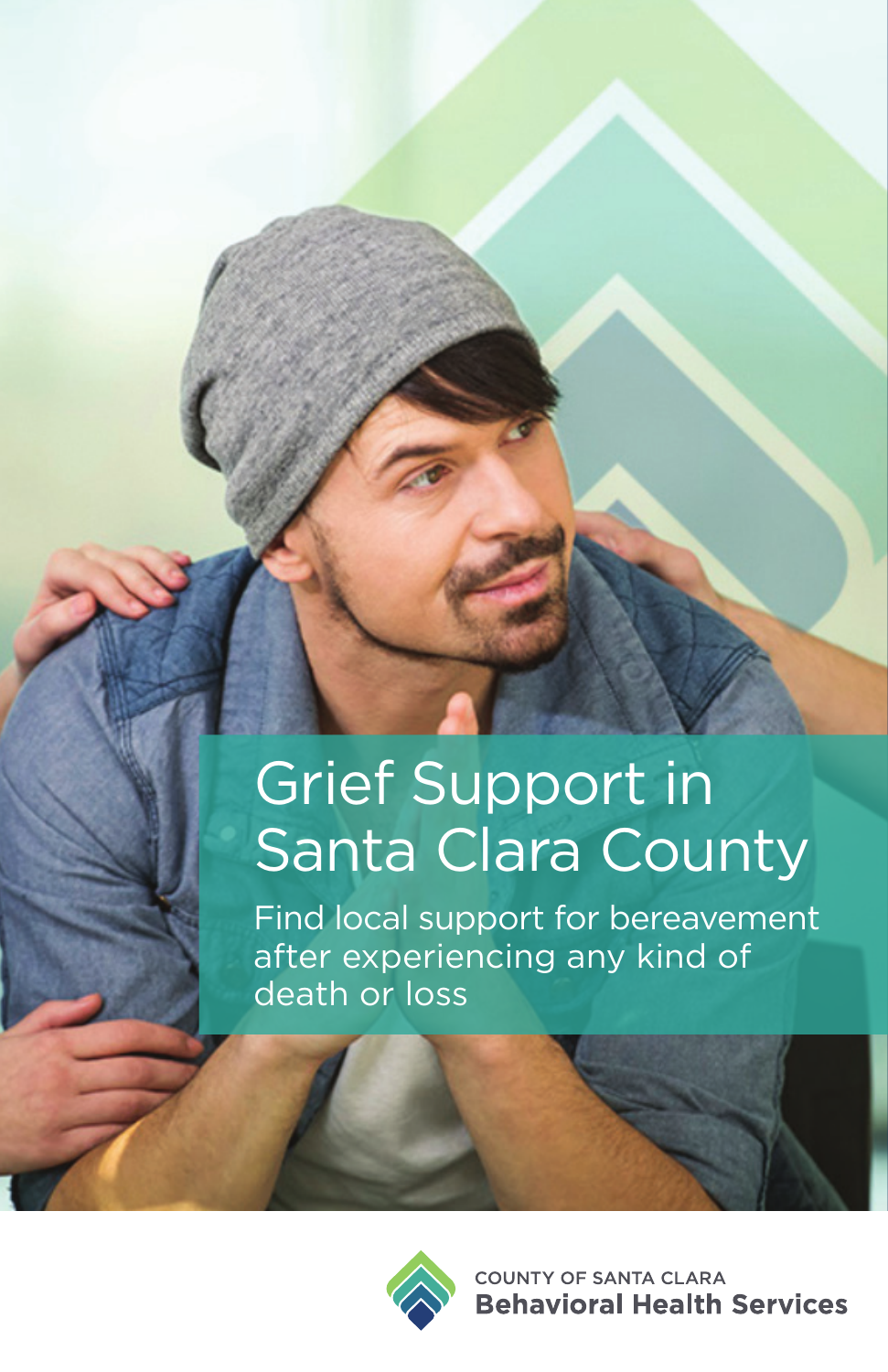### **Grief Counseling**

| <b>Agency</b>                                                                      | <b>Website</b>                                        | <b>Location</b>                                  | <b>Phone</b> | <b>Hours</b>                                                  | <b>Support for</b>                                                                                                   | <b>Services</b>                                                                                                                                                                                                       |
|------------------------------------------------------------------------------------|-------------------------------------------------------|--------------------------------------------------|--------------|---------------------------------------------------------------|----------------------------------------------------------------------------------------------------------------------|-----------------------------------------------------------------------------------------------------------------------------------------------------------------------------------------------------------------------|
| <b>Kara</b>                                                                        | kara-grief.org                                        | 457 Kingsley<br>Avenue<br>Palo Alto, CA<br>94301 | 650-321-5272 | Monday-<br>Thursday:<br>$9am - 4pm$<br>Friday:<br>$9am - 1pm$ | • Children and teens<br>• Families<br>• Adults<br>• Schools<br>• Organizations<br>• Caregivers<br>• First Responders | • Peer support<br>• Crisis Response<br>• Training & Education<br>• Grief Therapy<br>• Caregiver Support                                                                                                               |
| <b>Bill Wilson</b><br>Center -<br><b>Centre for</b><br>Living with<br><b>Dying</b> | billwilsoncenter.org/<br>services/all/living.<br>html | 3490 The<br>Alameda<br>Santa Clara, CA<br>95050  | 408-243-0222 | Monday-<br>Friday:<br>$9am - 5pm$                             | • Children<br>• Adolescents<br>• Adults                                                                              | • Emotional support to adults<br>and children facing life-<br>threatening illness<br>• Crisis intervention services<br>• Educational programs on<br>grief and loss<br>• The Healing Heart Program<br>• Support groups |
| <b>Hospice</b><br>of the Valley<br><b>Center for</b><br><b>Grief &amp; Loss</b>    | hospicevalley.org                                     | 4850 Union<br>Avenue<br>San Jose, CA<br>95124    | 408-559-5614 | Monday-<br>Friday:<br>9am - 4pm                               | • Those with serious<br>illness<br>• Those needing end<br>of life care (older<br>adults)                             | • Living with an illness<br>• Caring for a loved one<br>• Receiving care at home<br>• Grieving a loss                                                                                                                 |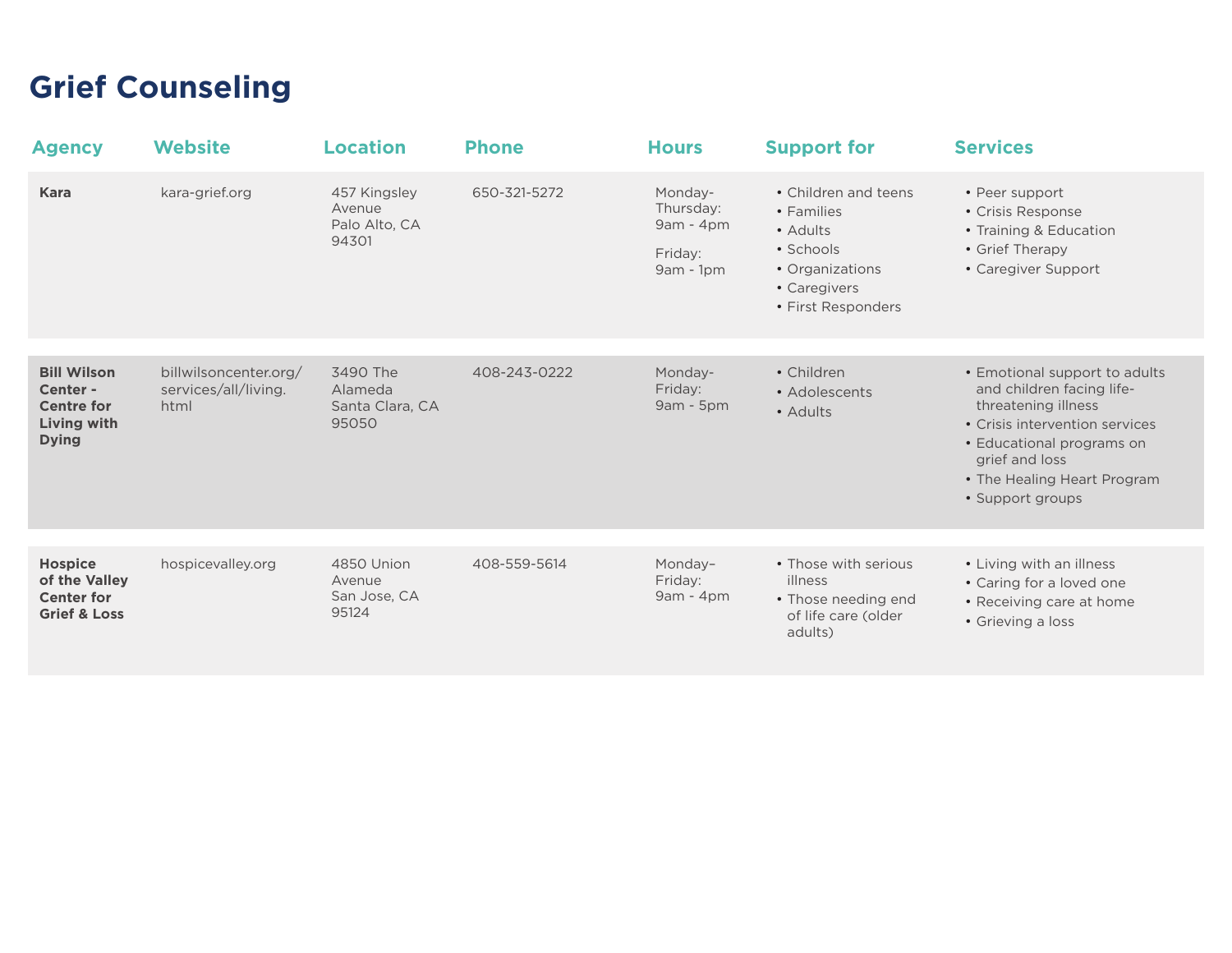## **Grief Counseling continued**

| <b>Agency</b>                         | <b>Website</b>                                     | <b>Location</b>                                               | <b>Phone</b> | <b>Hours</b>                                                                       | <b>Support for</b>                                                       | <b>Services</b>                                                                                                                                               |
|---------------------------------------|----------------------------------------------------|---------------------------------------------------------------|--------------|------------------------------------------------------------------------------------|--------------------------------------------------------------------------|---------------------------------------------------------------------------------------------------------------------------------------------------------------|
| <b>Pathways</b><br><b>Hospice</b>     | pathwayshealth.org/<br>grief-support               | 585 North Mary<br>Avenue<br>Sunnyvale, CA<br>94085            | 408-773-4329 | Monday-<br>Friday:<br>8:30am -<br>5pm                                              | · Open to all                                                            | · Grief counseling<br>• Grief support groups<br>• Workshops<br>• Memorial services                                                                            |
|                                       |                                                    |                                                               |              |                                                                                    |                                                                          |                                                                                                                                                               |
| <b>Catholic</b><br><b>Charities</b>   | catholiccharitiesscc.<br>org/behavioral-<br>health | 2625 Zanker<br>Road<br>Suite 201<br>San Jose, CA<br>95134     | 408-468-0100 | Monday-<br>Friday:<br>9am - 5pm                                                    | • Children<br>• Teens<br>• Families<br>• Adults<br>• Older Adults        | • CalWORKs Mental Health<br>Services<br>• Children's Behavioral Health<br>Services<br>· Golden Gateway Program<br>• Older Adult Behavioral Health<br>Services |
|                                       |                                                    |                                                               |              |                                                                                    |                                                                          |                                                                                                                                                               |
| <b>Discovery</b><br><b>Counseling</b> | mydiscoverycc.com<br>/index.html                   | 16275 Monterey<br>Road<br>Suite C<br>Morgan Hill, CA<br>95037 | 408-778-5120 | Monday-<br>Thursday<br>9am - 5pm<br>Friday -<br>Saturday by<br>appointment<br>only | • Individuals<br>• Couples<br>• Families                                 | • Counseling services                                                                                                                                         |
|                                       |                                                    |                                                               |              |                                                                                    |                                                                          |                                                                                                                                                               |
| <b>Community</b><br><b>Solutions</b>  | communitysolutions.<br>org                         | 9015 Murray<br>Avenue<br>Suite 100<br>Gilroy, CA<br>95020     | 408-842-7138 | Monday-<br>Friday:<br>8:30am -<br>5:30pm                                           | · Children & youth<br>• Adults & older adults<br>• Survivors of violence | • Support programs<br>• Education<br>• Prevention services                                                                                                    |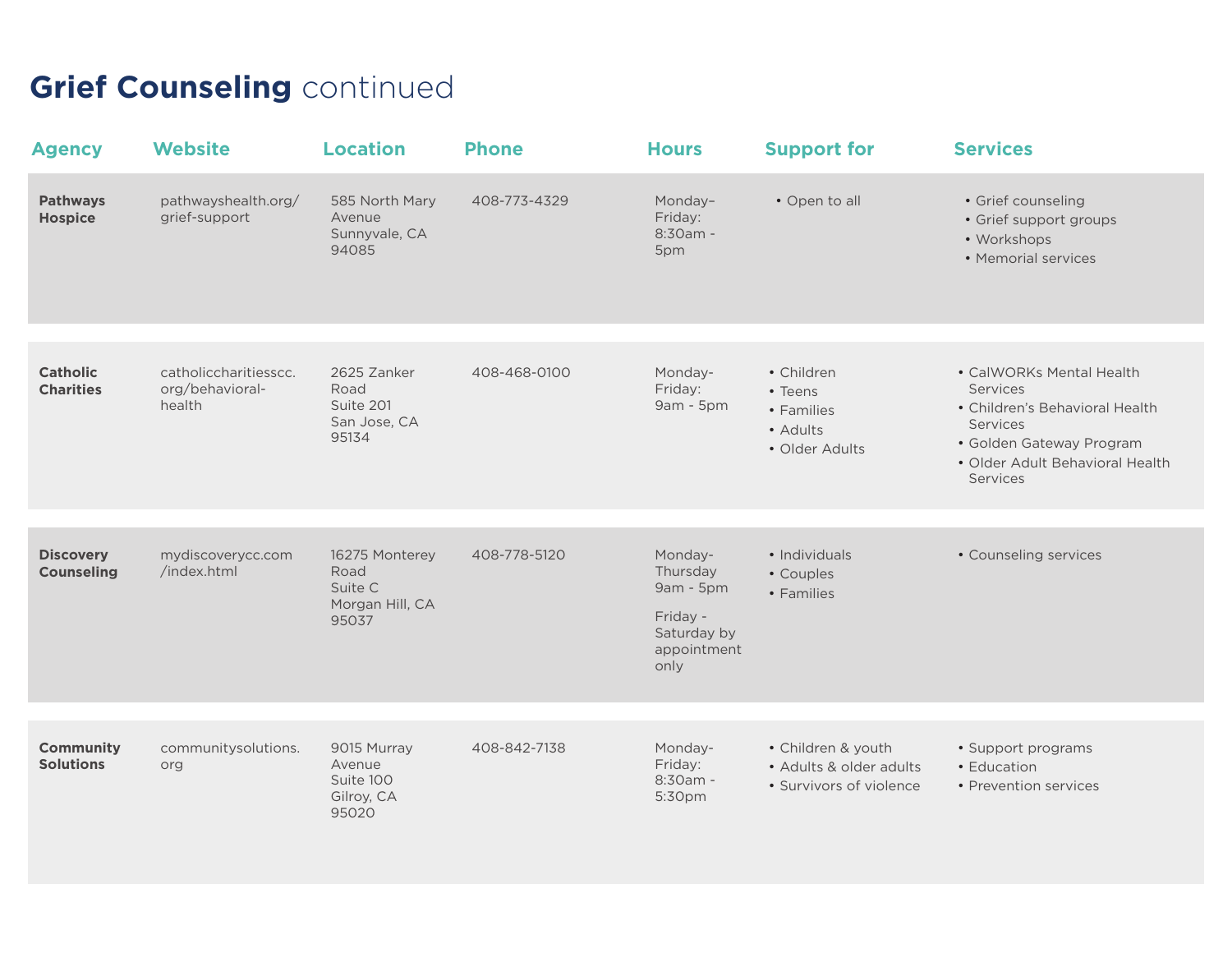## **Suicide-Specific Support Groups**

| <b>Agency</b>                                                                                                    | <b>Website</b>                    | <b>Location</b>                             | <b>Phone</b> | <b>Hours</b>                 | <b>Support</b>              | <b>Services</b>              |
|------------------------------------------------------------------------------------------------------------------|-----------------------------------|---------------------------------------------|--------------|------------------------------|-----------------------------|------------------------------|
| <b>Santa Clara County</b><br><b>Suicide Prevention</b><br>& Crisis: Survivors of<br><b>Suicide Support Group</b> | bit.ly/supportgroupscc            | 871 Enborg Court<br>San Jose, CA 95128      | 408-885-6216 | Call for<br>meeting<br>times | · Suicide loss<br>survivors | • In-person<br>support group |
|                                                                                                                  |                                   |                                             |              |                              |                             |                              |
| <b>Hospice of the Valley</b><br><b>Suicide Loss Support</b><br>Group                                             | hospicevalley.org                 | 4850 Union Avenue<br>San Jose, CA, 95124    | 408-559-5600 |                              | • Suicide loss<br>survivors | • In-person<br>support group |
|                                                                                                                  |                                   |                                             |              |                              |                             |                              |
| <b>Family Community</b><br><b>Church "Hope after</b><br><b>Suicide Loss"</b>                                     |                                   | 478 Piercy Road<br>San Jose, CA 95138       | 408-640-7144 | Wednesdays:<br>7pm - 8:30pm  | • Suicide loss<br>survivors | • In-person<br>support group |
|                                                                                                                  |                                   |                                             |              |                              |                             |                              |
| <b>AFSP Healing</b><br><b>Conversations</b>                                                                      | afsp.org/<br>healingconversations | Email:<br>survivingsuicideloss<br>@afsp.org |              |                              | · Suicide loss<br>survivors | • Online and<br>phone        |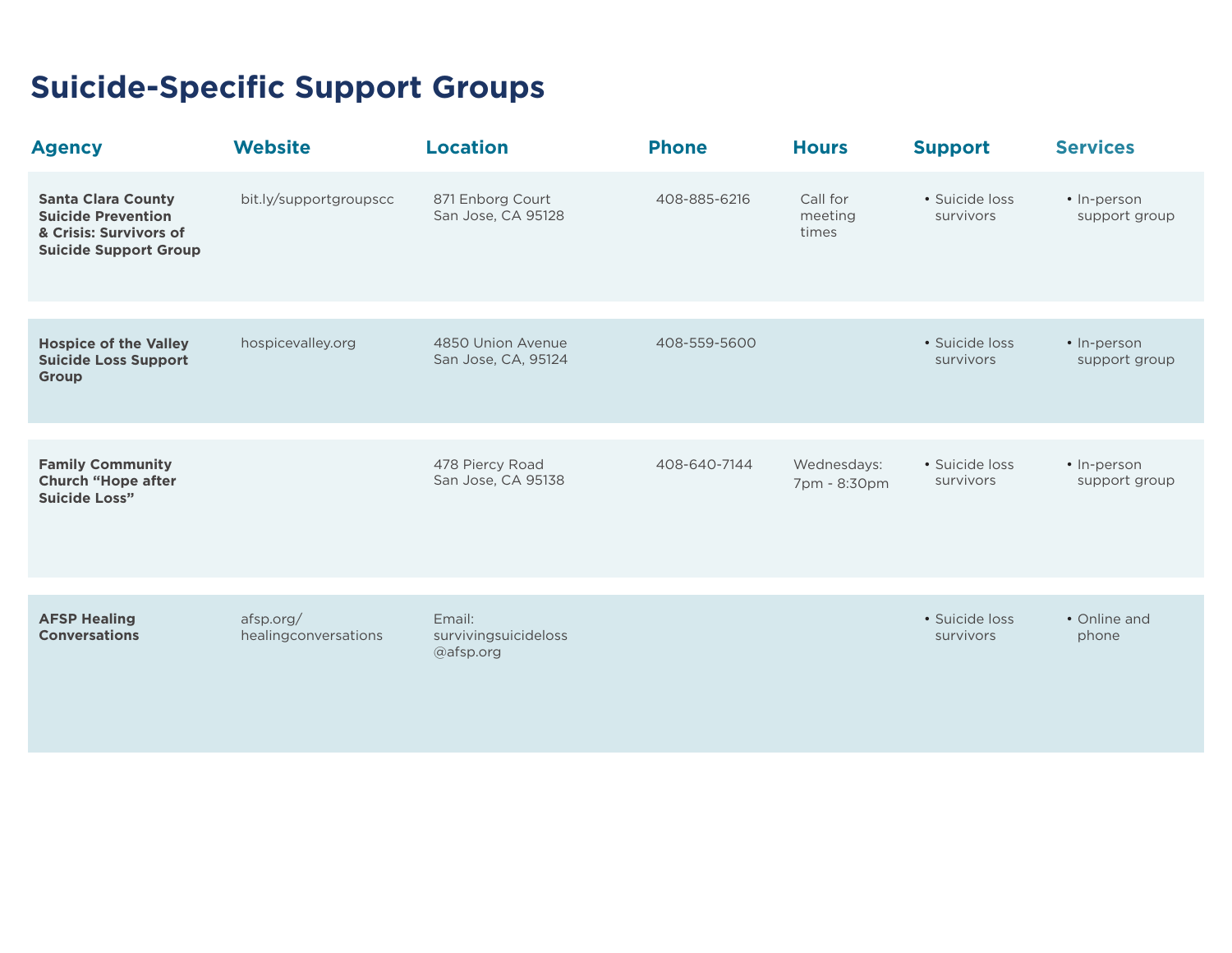### **Additional Support Groups**

| <b>Agency</b>                                                                                                                       | <b>Contact</b>               | <b>Location</b>                                                 | <b>Phone</b> | <b>Hours</b>                                          | <b>Support</b>                         | <b>Services</b>                             |
|-------------------------------------------------------------------------------------------------------------------------------------|------------------------------|-----------------------------------------------------------------|--------------|-------------------------------------------------------|----------------------------------------|---------------------------------------------|
| <b>Zephyr Self-Help</b><br><b>Center</b>                                                                                            | sccbhd.org                   | 1075 E. Santa Clara<br>(back of building)<br>San Jose, CA 95116 | 408-792-2140 | Mondays:<br>$2pm - 3pm$                               | • Adults                               | • Peer support group<br>for grief and loss  |
|                                                                                                                                     |                              |                                                                 |              |                                                       |                                        |                                             |
| <b>The Compassionate</b><br><b>Friends of Santa</b><br><b>Clara County</b><br><b>Supporting Family</b><br><b>After a Child Dies</b> | compassionate<br>friends.org | 1957 Pruneridge Avenue<br>Santa Clara, CA 95050                 | 408-249-9570 | 1st Tuesday<br>of each<br>month<br>7:30 <sub>pm</sub> | • Families<br>who have<br>lost a child | • Support groups<br>• Online<br>communities |

### **Commemorative Events For More Information**

| <b>Event</b>                                               | <b>Website</b>                                          |  | <b>Website</b>                    | <b>Description</b>                                                                                                                                                                                          |  |
|------------------------------------------------------------|---------------------------------------------------------|--|-----------------------------------|-------------------------------------------------------------------------------------------------------------------------------------------------------------------------------------------------------------|--|
| <b>AFSP International Survivors</b><br>of Suicide Loss Day | afsp.org/find-support/ive-lost-someone/<br>survivor-day |  | grievingchildren.org              | Uplift Center for Grieving Children helps children<br>grieving a death to heal and grow through their<br>grief while strengthening families, communities<br>and professionals' understanding of how best to |  |
| <b>AFSP Overnight Walk</b>                                 | bit.ly/afspovernight                                    |  |                                   | respond to their needs.                                                                                                                                                                                     |  |
|                                                            |                                                         |  | dougy.org                         | The Dougy Center provides support for children,<br>teens, young adults and their families grieving a                                                                                                        |  |
| <b>AFSP South Bay Walk</b>                                 | bit.ly/southbaywalk                                     |  |                                   | death.                                                                                                                                                                                                      |  |
|                                                            |                                                         |  | goodgrief.org                     | Support for children, teens, young adults, and                                                                                                                                                              |  |
| <b>The Dinner Party:</b><br><b>Life After Loss</b>         | thedinnerparty.org                                      |  |                                   | families after the death of a mother, father, sister, or<br>brother through peer support programs, education,<br>and advocacy.                                                                              |  |
|                                                            |                                                         |  |                                   |                                                                                                                                                                                                             |  |
| Kara Walk'n'Run to<br><b>Remember</b>                      | bit.ly/walknrun                                         |  | heardalliance.org/<br>youth-grief | The HEARD Alliance (Health Care Alliance for<br>Response to Adolescent Depression) provides<br>resources for treating depression and related                                                                |  |
|                                                            |                                                         |  |                                   | conditions, and preventing suicide in adolescents<br>and young adults.                                                                                                                                      |  |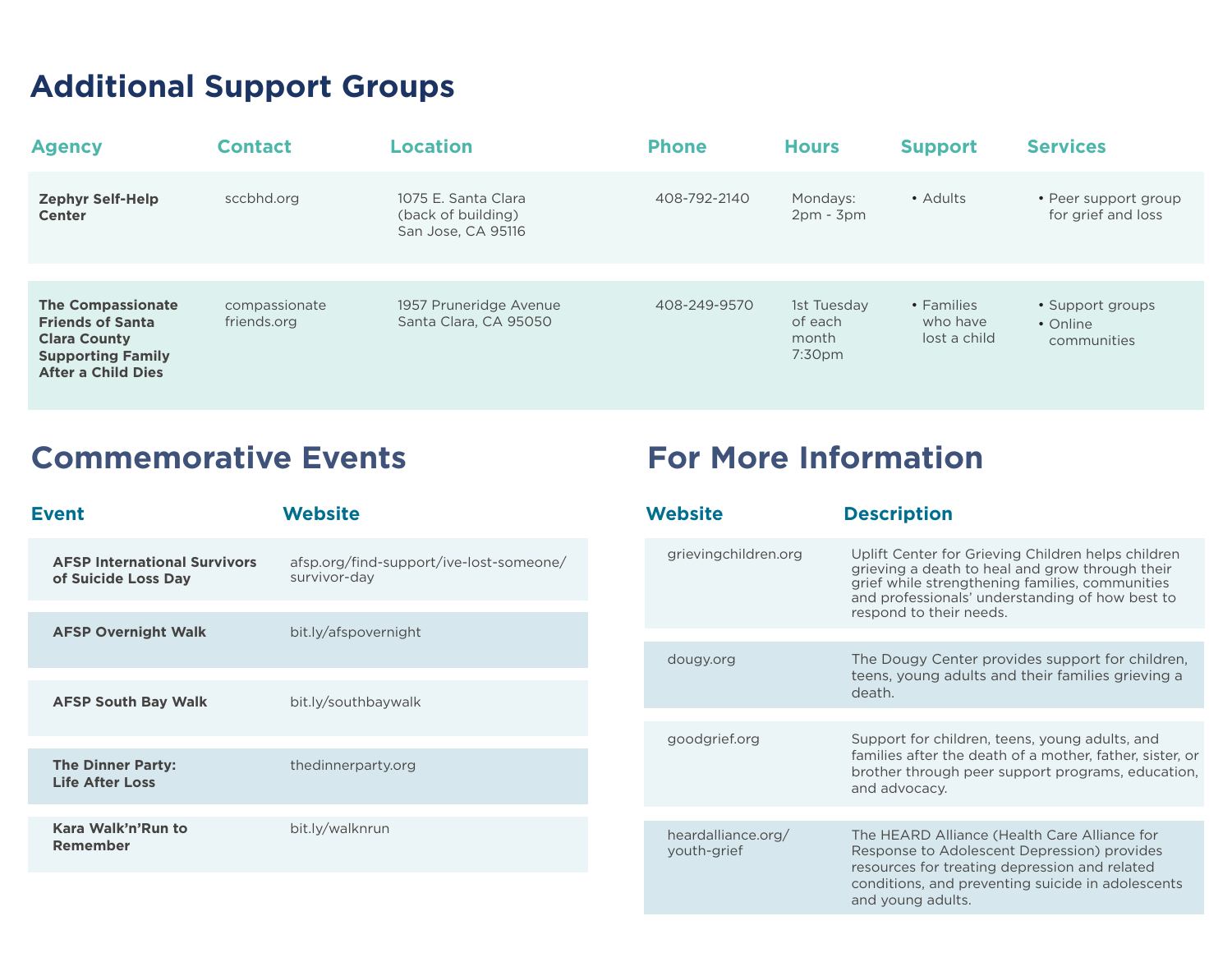### **Books**

| <b>Title</b>                                                                                | <b>Author</b>                 | <b>Title</b>                                                                                                                               | <b>Author</b>                         |
|---------------------------------------------------------------------------------------------|-------------------------------|--------------------------------------------------------------------------------------------------------------------------------------------|---------------------------------------|
| <b>CHILDREN</b>                                                                             |                               | <b>ADULTS</b>                                                                                                                              |                                       |
| <b>Tear Soup: A Recipe for Healing After Loss</b>                                           | P. Schweibert &<br>C. DeKlyen | After a Parent's Suicide: Helping Children Heal                                                                                            | Margo Reguarth                        |
| <b>TEENS</b>                                                                                |                               | <b>Children, Teens and Suicide Loss</b>                                                                                                    | AFSP                                  |
| <b>Straight Talk about Death for Teenagers: How</b><br>to Cope with Losing Someone You Love | E.A. Grollman                 | After Suicide Loss: Coping with Your Grief                                                                                                 | Jack Jordan and<br><b>Bob Baugher</b> |
| Fire in My Heart, Ice in My Veins: A Journal for<br><b>Teenagers Experiencing a Loss</b>    | E. Samuel Traisman            | A Journey Toward Health and Hope                                                                                                           | <b>SAMHSA</b>                         |
| You Are Not Alone: Teens Talk About Life After<br>the Loss of a Parent                      | L. Hughes                     | <b>Living When a Loved One Has Died</b>                                                                                                    | E.A. Grollman                         |
| The Grieving Teen: A Guide for Teenagers and<br><b>Their Friends</b>                        | H. Fitzgerald                 | The Courage to Grieve: The Classic Guide<br>to Creative Living, Recovery, And Growth<br><b>Through Grief</b>                               | J. Tatelbaum                          |
|                                                                                             |                               | <b>Breaking the Silence: A Guide to Helping</b><br><b>Children with Complicated Grief - Suicide,</b><br>Homicide, AIDS, Violence and Abuse | E.A. Grollman                         |
|                                                                                             |                               | The Upside of Stress: Why Stress Is Good for<br>You, and How to Get Good at It                                                             | K. McGonigal                          |
|                                                                                             |                               | The Rite of Return: Coming Back from                                                                                                       | K. Lansing                            |

**Duty-Induced PTSD**

**Trauma Stewardship: An Everyday Guide to Caring for Self While Caring for Others**

**Permission to Mourn: A New Way to Do Grief** T. Zuba

L. Van Dernoot Lipsky